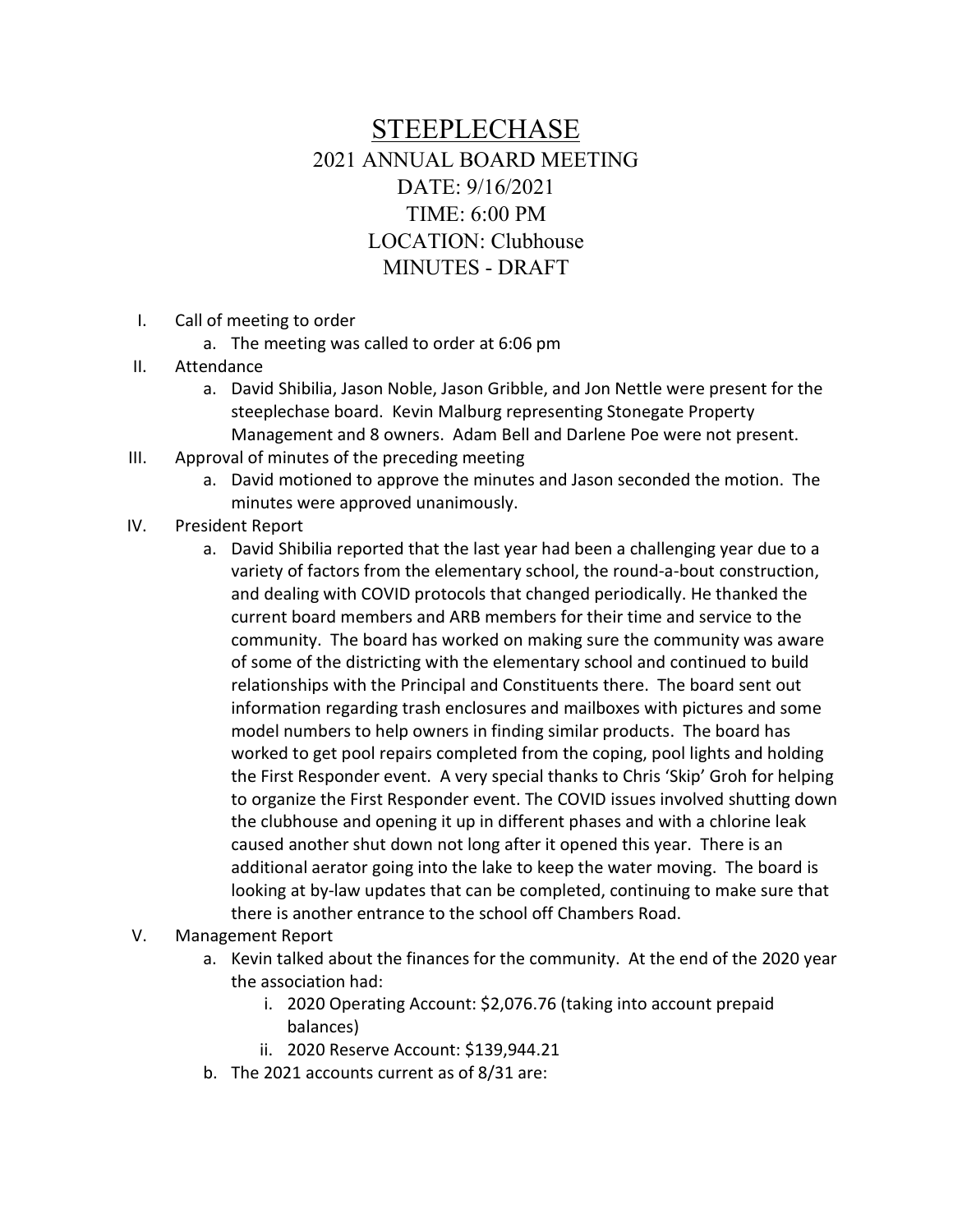- i. 2021 Operating Account: \$10,826.10 (taking into account prepaid balances)
- ii. 2021 Reserve Account: \$112,091.78
- iii. Kevin noted he would go over some of the other larger variances for the association this year. The variances in income for the association this year have been:
	- 1. More homes have been sold in the community than anticipated. The community has generated more income by a little over \$18,000.
	- 2. This also means that capital contributions have increased and there has been an additional \$4,000 for the association.
	- 3. However, the association has a \$-2,300 from the clubhouse rentals not occurring for a few months this year. This is likely to increase as this month there have been a number of cancellations for clubhouse rentals due to COVID.
- iv. Variances to expenses:
	- 1. Locks and Keys There was an issue with one door not working by the playground equipment, timing sequences being off, and the need to order additional key fobs for a \$1,364 overage.
	- 2. Clubhouse Cleaning was not needed in the rental area during the shutdown periods and had a \$856 savings
	- 3. The Clubhouse Coordinator was also not working during this period and had a savings of \$1,927.
	- 4. The largest variance this year was in the clubhouse. The largest expense was the chlorine spill from the pool area that got into the clubhouse area. The smell went through the entire clubhouse. There were also camera repairs for a static IP address, a new hard drive, hardwood repairs for the clubhouse area, HVAC repairs in the gym area, and searching for the short in the pool lights on the fence. The total variance is \$-11,043 and will be closer to \$-12,500 once the hardwood floor is installed.
	- 5. The board added an umbrella insurance policy for the community. It was not budgeted for this year so there was an overage of about \$-1,000 with additional coverage for the First Responder event.
	- 6. There is restocking of fish in the lake this fall creating a \$-4,263 overage.
	- 7. The landscape contract is a little over by \$-2,000, but that will average out by the end of the year and not be over.
	- 8. There was a savings of \$-1,327 in snow removal since removing snow from the parking lot was not needed as much this year.
	- 9. Legal fees are over by close to \$-1,000 from review of the bylaws and recommendations to them.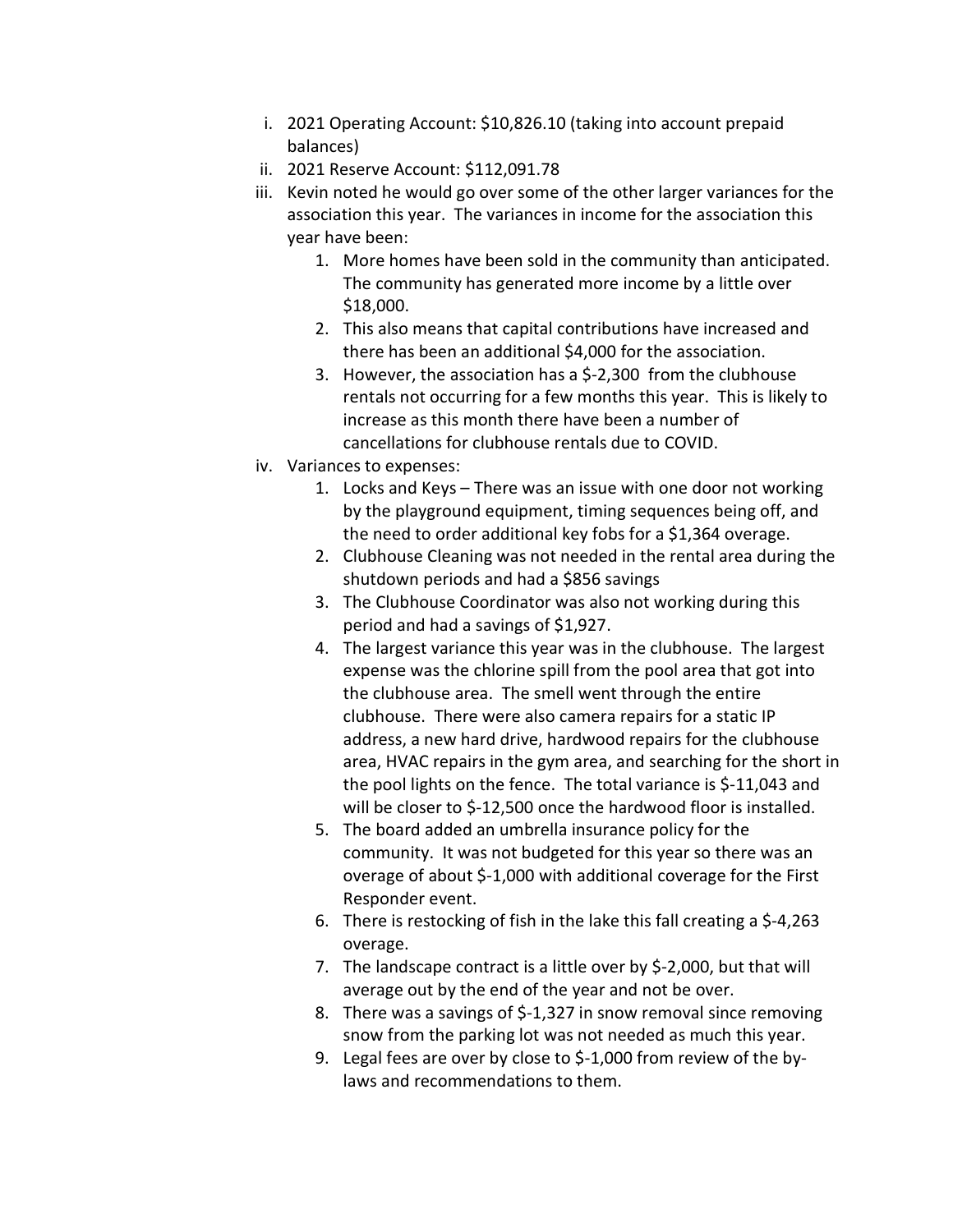- 10. Pool supplies were over budget and will need to be budgeted hire next year due to cost increases. An overage of about \$900.
- 11. Common Area maintenance is something the association always tends to be over in, but this year there is a little over a \$-1,000 surplus. This is where the installation of the benches, periodic lake cleaning, power washing, additional rock to the clubhouse, tree stump grinding, plant additions, and flashing fixed on the clubhouse.
- 12. Overage of \$-900 from new lights in the new development. There might be an opportunity for savings depending on the fixtures that were used.
- 13. The total expenses caused the association to be over budget by \$-16,936 (mostly from the clubhouse issues), but due to the additional income the association has a surplus a little under 7k.

## VI. Homeowner Questions

- a. Homeowner from the large retention area brought up questions regarding how big the association is going to allow the weeds to get around the retention basin, what was being done about the muskrats, turtles, and the beaver, and that certain owners will not stop mowing certain portions around the retention basin.
	- i. Kevin noted that the weeds help with Geese not coming up in certain areas if there is a high weed line, helps with stopping fertilizer run off, and allowing larger root bases that help with erosion. The owners living around the retention basin refuted these ideas. Kevin noted that multiple vendors have brought up these as good things to do. Kevin would happily provide other suggestions to the board but has not found anything that says cutting the grass down the lake is better than not cutting it for Geese and general health of the lake. Kevin said he would be communicating something out to the owners around the lake about not cutting down to the water. Last year muskrats and turtles were brought up and the association hired an animal removal service. They had 4 traps around the retention basin and did not catch anything for a little over a 2-to-3-week period. The turtle removal was expensive. Kevin is reaching out to a trapper about coming out and removing the beaver and will bring up these animals as well and see if they would be able to assist with them as well.
- b. Has there been anything about no parking on the portion between Gold Cup and Grand National on Winchester?
	- i. Kevin said that they have, but not since the new development has had more homes in it. Kevin said he would ask Boone County to look into it.
- c. Can there be a 4 way stop added at Sheffield and Grand National? There is a lot of speeding, and this might help with some of that occurring.
	- i. Kevin said he would ask about that when he calls about Winchester.
- d. When are there going to be repairs to the walking path?